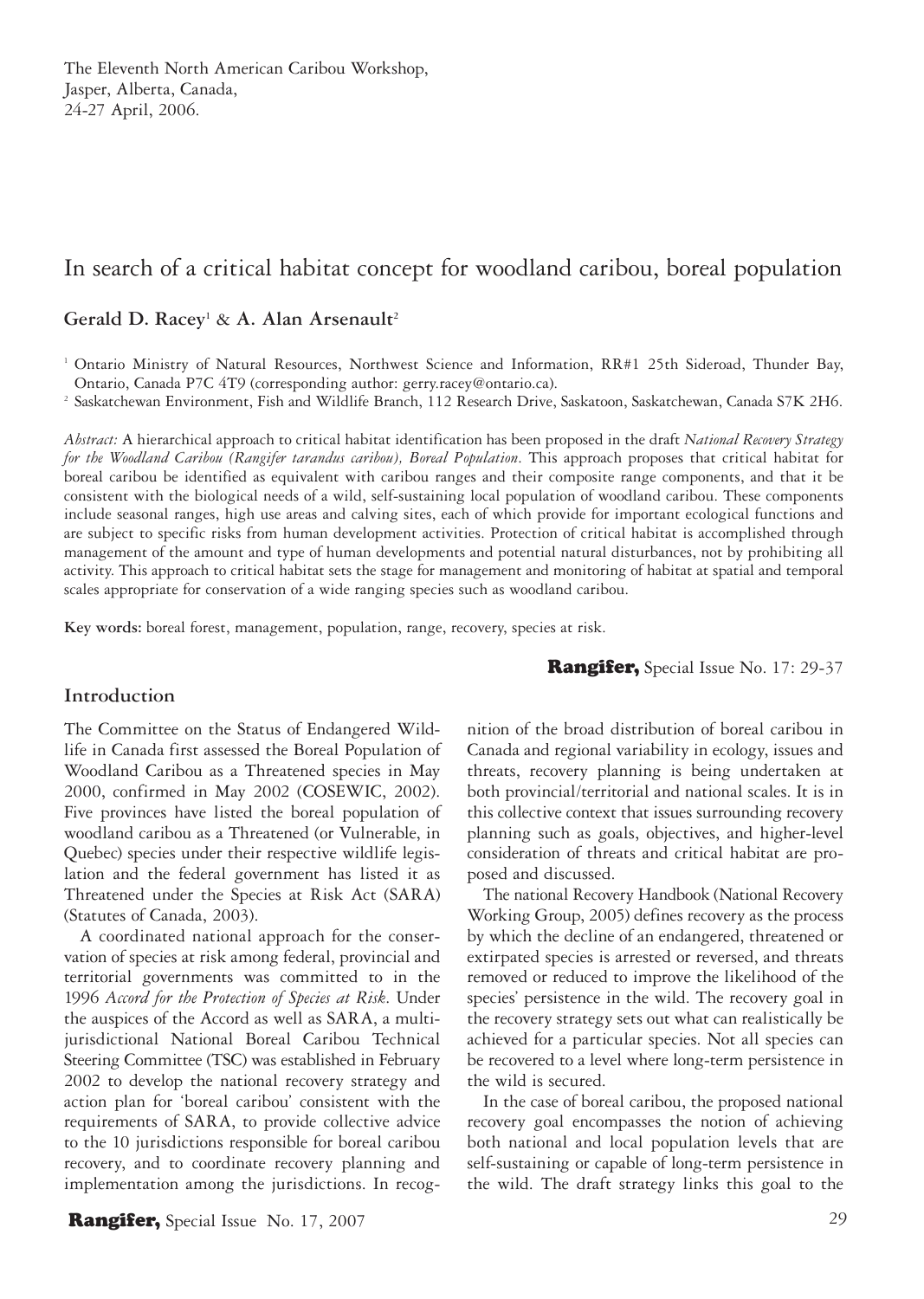sustained availability of quality habitat at a scale and over a time period consistent with a desirable populationlevel response. SARA defines habitat as "the area or type of site where an individual or wildlife species naturally occurs or depends on directly or indirectly in order to carry out its life processes, or formerly occurred and has the potential to be reintroduced".

SARA requires that the 'critical habitat' of endangered, threatened, and extirpated species be identified to the extent possible in the recovery strategy and/or action plan(s), and includes provisions to protect such habitat. Critical habitat is defined in SARA as: "the habitat that is necessary for the survival or recovery of a listed wildlife species and that is identified as the species' critical habitat in the recovery strategy or in an action plan for the species". Critical habitat is legally identified when the final recovery strategy or action plan containing the critical habitat description is posted on the SARA public registry. This triggers a process to ensure that the critical habitat is effectively protected. Identification of the critical habitat should be consistent with the recovery goal for the species. For a widespread species such as boreal caribou, identification of critical habitat is an ambitious undertaking made more difficult by lack of experience with the new Act and with application of the concept of critical habitat.

This paper describes a proposed approach to critical habitat for boreal population woodland caribou that meets SARA requirements, is biologically sound, and is consistent with recovery planning underway in the provinces and territories. It elaborates on the approach to identification of critical habitat within the draft National Recovery Strategy for the Woodland Caribou *(Rangifer tarandus caribou)*, Boreal Population, in Canada (Environment Canada, 2006). Much of the science-based rationale for boreal caribou recovery is referenced in that document. However, the proposed approach to identification and conservation of critical habitat is predicated upon the hypothesis that habitat selection is inherently hierarchical and that caribou have distinct habitat requirements at different spatial and temporal scales (O'Brien *et al*., 2006; Johnson *et al*., 2001; Rettie & Messier, 2000). They tend to select habitat to avoid predation at coarser scales (Bergerud, 1988; Johnson *et al*., 2001) and then select habitat to meet forage requirements at finer scales (Schafer & Pruitt, 1991; Rettie & Messier, 2000). Within most of their national range, predation is the major proximal factor affecting boreal caribou populations (Bergerud, 1988; Stuart-Smith *et al*., 1997; Rettie and Messier,1998; Schaefer *et al*., 1999; James and Stuart-Smith, 2000; Wittmer *et al*., 2005). Land use practices resulting in habitat degradation and that increase predator numbers or facilitate higher rates of predation and legal and illegal hunting are

ultimate factors influencing caribou populations. Enhanced predation risk through increased predator numbers may significantly reduce or even eliminate local boreal caribou populations (Seip, 1991; 1992). Human developments such as industrial infrastructure and timber harvest blocks may reduce effectiveness of habitat adjacent to these developments (Chubbs *et al*., 1993; Smith *et al*., 2000; Dyer *et al*., 2001). Factors that influence the predator-prey system anywhere in the range can affect the caribou population and must be addressed at that scale and be consistent with the natural background dynamics of the boreal forest.

### **Methods**

#### *Organizational involvement*

Eight provinces and territories (Newfoundland and Labrador, Quebec, Ontario, Manitoba, Saskatchewan, Alberta, British Columbia and the Northwest Territories), the Canadian Wildlife Service, and the Parks Canada Agency participate in recovery planning for the boreal population of woodland caribou. Each jurisdiction has one or more representatives on the TSC, which has developed a draft National Recovery Strategy meeting the requirements of SARA (Environment Canada, 2006). This strategy will evolve in response to comments received during targeted consultation and peer review.

The draft National Recovery Strategy includes sections dealing with threats, recovery goals and objectives, and recommended approaches for achieving the objectives. However, the TSC struggled with the concept of critical habitat as it would apply to a wide-ranging species such as woodland caribou. Thus the group initiated a process to examine regional variations in woodland caribou biology and threats, seek over-arching conservation concepts, and reach consensus on a national approach that would support conservation and allow for implementation in all jurisdictions.

#### *Analysis*

In October 2004, the TSC reviewed the concept of critical habitat for applicability to boreal caribou across Canada. Agreement was reached on a biologicallybased, spatial and temporal hierarchical approach to describing critical habitat, in order to address both the wide-ranging behavior of the species and the complex nature of conservation issues expressed at various spatial and temporal scales. A broad approach to critical habitat would be described in the draft National Recovery Strategy but specific delineation and identification would occur within each provincial/ territorial jurisdiction. The agreement on a hierarchical approach was complicated by different individual inter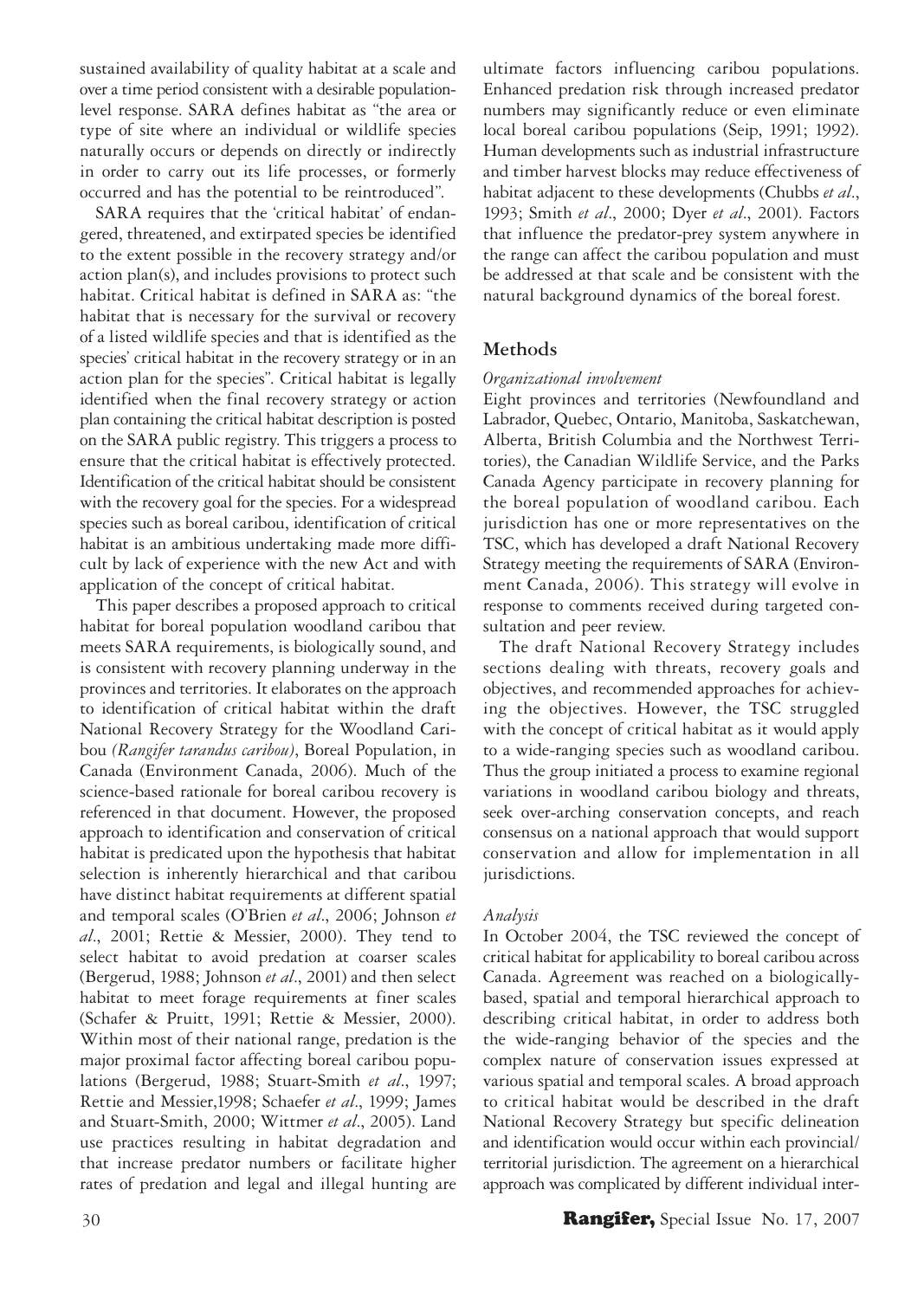pretations of the nature of the hierarchy. It could be nested, with smaller spatial units contextually arranged within larger spatial units. It could reflect progressively increasing levels of protective measures. It could reflect temporal consideration of immediate and future habitat needs to be satisfied for caribou conservation. It could reflect an incremental approach or gradual refinement of definition and delineation. All these variants of a hierarchical approach were important and needed to be rationalized within a consistent framework.

Two workshops in 2005 provided opportunities to refine the approach to critical habitat. The first was a workshop hosted by the Manitoba Model Forest on April 26-27 in Winnipeg Manitoba, in which 38 invited participants from across Canada conducted an analysis of over-arching principles in caribou ecology reflected in conservation strategies from all jurisdictions. The second was a TSC workshop held on October 24-26 in Saskatoon, during which the TSC and invited supporting experts examined and refined a critical habitat approach suitable for the National Recovery Strategy. The concept was evaluated and explained by describing delineation and definitional criteria, critical habitat functions, factors that "destroy" or compromise critical habitat functions, and examples of measures that provide for effective protection. These are all criteria consistent with Environment Canada guidelines (2005a, 2005b).

#### **Proposed approach**

The TSC has determined that critical habitat for boreal caribou should be equivalent to caribou ranges and their components. In this paper, range refers to historic and current distribution of boreal woodland caribou and is defined as a geographical area partially or fully occupied by a defined local population of caribou. This definition is essential to acknowledge the spatial and temporal complexities of conserving a wide-ranging species on a naturally dynamic forested landscape. It also recognizes an appropriate functional role for specific habitat components, at different spatial and temporal scales, that are required to assure persistence of boreal caribou populations in the wild (consistent with the recovery goal). The primary ecological function that allows caribou to survive in a range is the provision of effective refuge from predation, although other risk factors are recognized. Each of the components of caribou range, including winter, summer and calving habitat, contributes to this refuge value and collectively allow caribou recruitment (births and immigration) to equal or exceed deaths and emigration. Persistent populations meet this criterion.

A range capable of supporting a self-sustaining population of boreal caribou is invariably composed of a number of components, each satisfying the life requirements for boreal caribou at specific times (diurnally, seasonally, inter-generationally and perpetually), such that collectively, overall range occupancy is continuous and uninterrupted. Thus there is recognition that these habitat components are also treated as critical habitat within the context of a range and long-term habitat and population dynamics. These range components are referred to as seasonal ranges, high-use areas and calving sites and may require progressively increasing levels of protection for more geographically localized habitat components.

#### *Range*

#### Delineation/definitional criteria:

Large landscape unit encompassing the known or inferred current local population, or the portion of the boreal forest landscape within which a local population is to be sustained (diffuse and/or wide ranging populations on highly dynamic landscapes). Delineation and size is consistent with local population sustainability objectives.

Critical habitat functions provided at this scale:

Sustainable habitat supply to satisfy all life requirements of local populations over multiple generations, including provision of present suitable habitat, future habitat and alternate habitat; adequate space for predator avoidance strategies to operate.

Activities likely to result in destruction of critical habitat:

Resource management actions that fail to provide for future habitat or alternate habitats which allow caribou to account for temporal and spatial dynamics of the landscape (fire, logging, succession); large human "footprint" contributing to increased predator numbers or hunting efficiency; landscape arrangement that reduces ability of caribou to evade or avoid predator encounters. Example measures contributing to effective protection: Manage present and future forest cover and composition to ensure an adequate and sustainable supply of seasonal and year-round habitat. Strategically plan access and linear feature development to avoid present and anticipated high use areas or seasonal ranges. Define and manage towards a habitat planning target across the range that allows for achievement of desired local population response. Ensure number, spatial arrangement and timing of resource development, extraction and human activities are appropriate to manage risk at pre-defined levels.

### Special notes:

A range represents critical habitat for a local population, and a portion of critical habitat for the boreal population of woodland caribou. It includes land and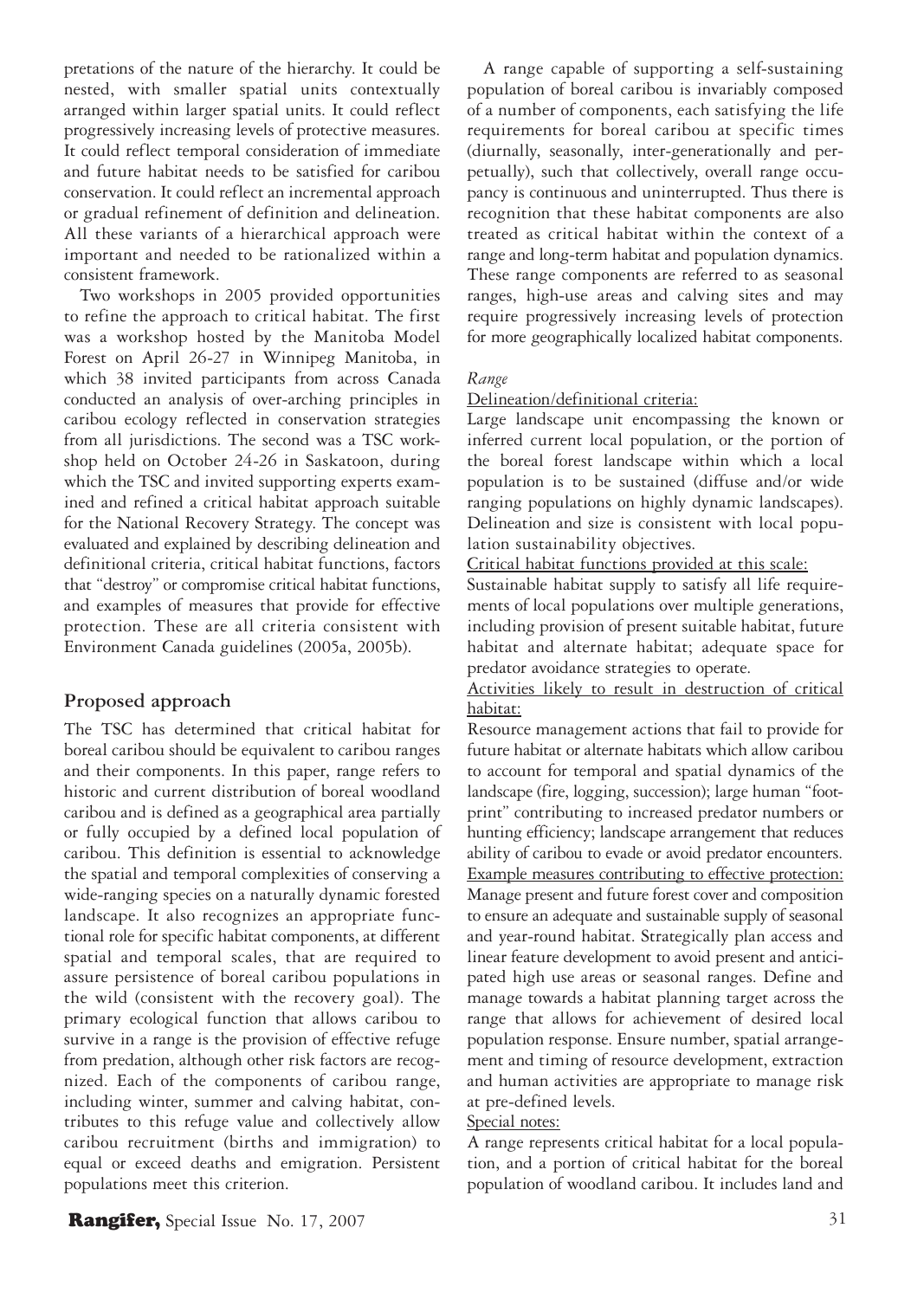water area providing for present and future local population objectives. Range-specific evaluation of threats and conservation opportunities is required to determine acceptable level and extent of industrial activities. Caribou habitat values are met within a managed and dynamic forest condition where present and future seasonal ranges and high use areas are sustained. It may include dedicated protected areas, commercial forest or some combination of the two.

### *Seasonal ranges*

#### Delineation/definitional criteria:

Component of a range typically described as winter range or summer range but may also include specific travel linkages or spring/fall transition habitats. Usually associated with predictable landform, topographic, or hydrological landscape features and forest cover or compositional criteria.

Critical habitat functions provided at this scale:

Provides for predator avoidance and forage availability best suited for specific seasonal life requirements. Large enough to provide for alternate habitat selection attributable to different levels of seasonal stress such as severe seasonal weather patterns (precipitation, snow depth, crusting, etc) or direct human or predator harassment.

### Activities likely to result in destruction of critical habitat:

Resource development activities that result in reduction of area in suitable vegetative condition (age class, patch size, spatial arrangement and species composition) required to provide effective refuge or forage required for the number/density of animals using the range or the number of animals that must use this range in order to have a self-sustaining population.

Example measures contributing to effective protection: Promote seasonal range conservation through protective measures such as fire suppression; precautionary allocation (forest management/mineral exploration) and avoidance of adjacent development activities that may encourage habitat for alternate prey species or otherwise increase the relative abundance, distribution or mobility of predators within or near seasonal ranges. Manage density and rehabilitation of linear features that may increase predator mobility.

### Special notes:

Seasonal ranges may or may not exist for some local populations or within some ranges. Where they do exist, they tend to be more dynamic in space and time than the overall range depending on the specific biological functions being met. These areas are generally suitable for current use and typically receive more rigorous prescriptions for conservation or management than the portion of a range between seasonal habitats.

### *High use areas*

Delineation/definitional criteria: Component of a range or seasonal range regularly exhibiting higher than expected use, likely associated with especially desirable or effective habitat features such as forage or the absence of human, insect or predator harassment. Critical habitat functions provided at this scale:

Nursery or calving areas facilitate summer calf survival by providing refuge from predation in the vicinity of forage resources during this high risk period. Reduction in calf mortality or improvement in body condition prior to winter will increase probability of recruitment into the local population. High use winter areas may provide high abundance or quality of forage, or efficient access to refuge or forage during extreme weather conditions. They may be associated with forest conditions that provide abundant lichen availability, lower snow depths or high visibility.

### Activities likely to result in destruction of critical habitat:

Human disturbance that forces caribou cows and calves to become separated, forces cows with calves into unnecessary movement (increases potential for predator encounters), or displaces cows with calves into higher risk environments. Habitat alteration that increases actual or potential predator activity in the vicinity of winter or summer high use areas including food subsidies; forest management practices that create and maintain high diversity, browse-rich or early seral stage forests. Reduction or elimination of forage values due to changes in forest stand composition, structure or spatial arrangement. These changes may result from forest harvesting, natural disturbance (fire, blow-down, insects and disease), or from forest plant succession. Infrastructure or human activity that displaces caribou away from resources or into areas of greater risk of predation. Any infrastructure development (roads/trails) that encourages or increases efficiency of predator activity in or around high use areas.

Example measures contributing to effective protection: Encourage direct or indirect forest management or access management practices in and around nursery areas to ensure appropriate balance between forest conditions that discourage predator numbers or hunting efficiency, enhance the ability of caribou to detect and escape from predators or enhance forage abundance and availability. Avoid factors that accelerate decline, deterioration, reduction of the habitat attributes that make high use area desirable. Avoid linear corridor development into or adjacent to present and potential high use areas. Manage human activities, including research activities, to minimize displacement of caribou.

### Special notes:

Degree of use may vary with extent or intensity of weather, disturbance or other events. Use may be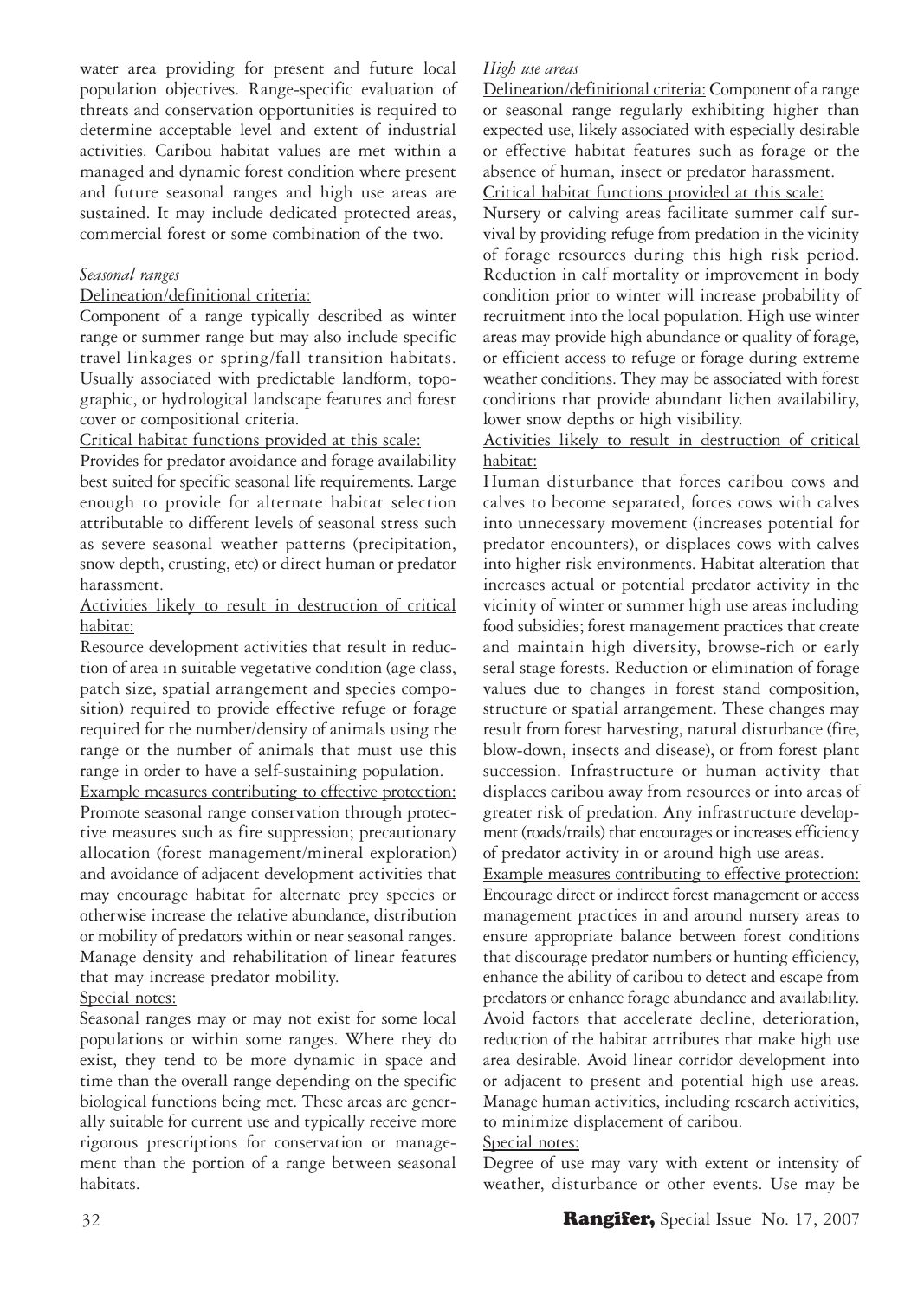related to quality of neighboring habitats or range components. High use areas warrant management prescriptions with a high degree of protection/conservation consistent with the expected or planned dynamics of the range and the type and magnitude of threats to the local population.

#### *Calving sites*

Delineation/definitional criteria:

Typically very small, localized and discrete geographic units with demonstrated evidence of repeat successful calving activity. May represent islands, peninsulas or other specific topographic features.

Critical habitat functions provided at this scale:

Provide for effective predator avoidance during parturition and vulnerable early calf development period. Significant until calf is fully mobile and can travel freely with cow.

Activities likely to result in destruction of critical habitat:

Human infrastructure or activity that could displace cows before or during calving or cows with calves in early parturition period. Campsites, shore lunch fish cleaning locations or recreational activity that create an increased food supply that could attract predators; or alteration of vegetative cover (succession, harvest, fire) that might cause cows to select a higher risk environment for calving.

Example measures contributing to effective protection: Prohibit alteration of forest cover, human disturbance/ activities during high risk period, or human infrastructure development within a functionally effective radius.

Special notes:

Very high level of precautionary principle applied at this scale. If a functioning and repeat use calving site, then prohibitions to development and human use may be appropriate.

### **Discussion and rationale**

The relationship between the local population, its range and critical habitat implies that critical habitat must be delineated based on the known or inferred distribution of caribou. This may include land and water that is currently unoccupied but has the capacity to provide for caribou life requirements in the future as part of a dynamic natural or managed landscape for the existing population size, or for a larger future population that might be deemed self-sustaining. Various components of a range may exist in some jurisdictions but not in others, and may or may not be explicitly defined as part of the overall critical habitat identification and delineation within the jurisdictional recovery strategy or action plan.

**Rangifer,** Special Issue No. 17, 2007 33

This range-based concept of critical habitat is biologically defensible and could perhaps apply to other wide-ranging species in addition to boreal population woodland caribou. The progressively increasing levels of management and protection at finer scales have a high likelihood of success and are capable of supporting a desirable population response only if broader, range-wide habitat outcomes are achieved. Therefore, more geographically localized components of a caribou range are inadequate as critical habitats by themselves, because full protection of any or all of these has a low expectation of caribou conservation at the population level unless higher-level range-wide threats are also addressed. In seeking an approach to critical habitat it is prudent to ask the question "critical for what"? Ultimately the only answer is, critical for achieving the recovery goal set out in the recovery strategy: of achieving long-term persistent populations in the wild.

Traditional thinking about the concept of critical habitat for species at risk often revolves around specific habitat components essential to the provision of a specific life requirement such as a nest, den or spawning area. To a large degree these very specific and often discrete habitat components may be adequately addressed through the residence provision under SARA. Traditional caribou calving sites may warrant very specific protection measures, but specific protection of the calving sites does not necessarily ensure calf recruitment if calf mortality is due to high endemic predation rates on the landscape (Seip, 1991; 1992). The proposed critical habitat approach also promotes rigorous protection for traditional calving sites but only within the context of the larger range.

Boreal forest landscapes across Canada are inherently dynamic within parameters determined by many natural bio-physical processes such as wildfire, forest succession, insects, disease, and climate. In large portions of caribou range, populations are also influenced by human developments such as agriculture, forestry, mining, roads, recreation and urbanization. Natural and human-caused disturbances vary over time, and vary in magnitude, periodicity and extent of influence. Consequently, the boreal forest landscape is a mosaic of patches representing different ages and conditions, only some of which are suitable for occupancy at a given time. The patchiness and temporal nature of caribou ranges and range components results in the need for caribou to occupy large boreal forest landscapes to ensure sufficient amounts of quality habitat and free movement amongst suitable habitat patches. These are sound reasons for critical habitat to be broadly delineated with consideration of specific habitat requirements at multiple spatial and temporal scales (Environment Canada, 2006). The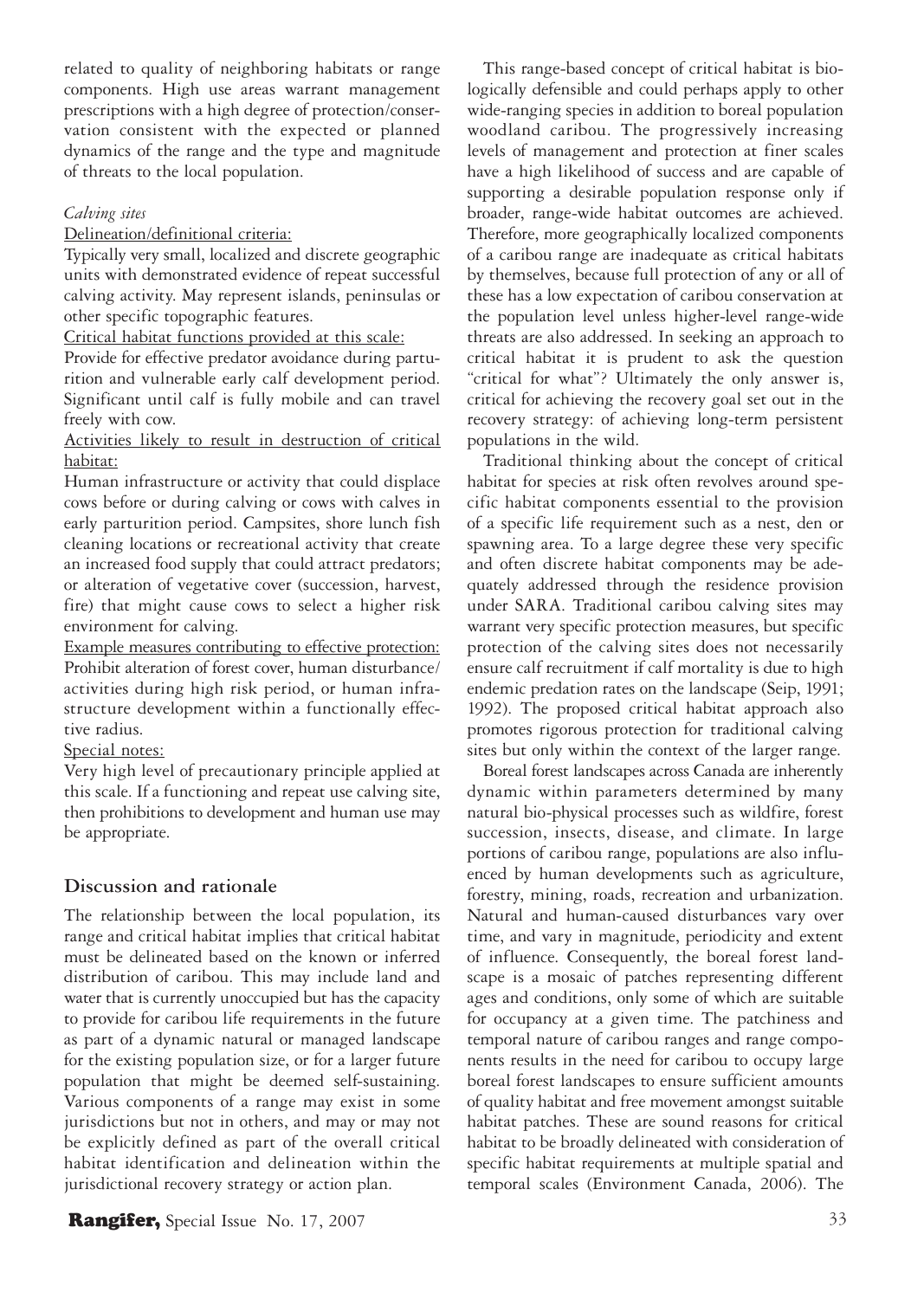spatial distribution of habitat components changes through time, although the overall critical habitat requirements of a given caribou population may remain static (Environment Canada, 2006). Habitat components in an earlier successional stage may become important contributors to the range and critical habitat in the future. Critical habitat must provide enough space and mix of appropriate habitat components to accommodate seasonal variation in habitat use, movement (connectivity), predator avoidance, and dispersal of self-sustaining populations existing at naturally occurring low population density levels.

Caribou are well adapted to cope with a dynamic landscape but only within the intrinsic limits of their biology. The TSC promotes the range as critical habitat because of the wide-ranging effects of local activities that might influence the biological functions of predation, predator avoidance, migration, genetic exchange, reproduction and growth. Ultimately it is the population that is the measure of recovery effort success, and it is the ecological functions at the scale of the range that are either supported or compromised by the cumulative effects of human activities. The temporal scales envisioned exceed the longevity of individual animals, forest stands and temporary human infrastructure, to ensure the long-term persistence of caribou populations in the wild. This suggests that it is as important to plan for renewal of habitat components, as it is to preserve or protect existing habitat components. It is as important to maintain alternate, unused but suitable habitats as it is to maintain currently used habitats. It is also as important to consider cumulative impacts from human activities many years in the future, as it is to consider human activities or developments that may be established this decade and abandoned the next. The range concept, applied as intended, is large enough to accommodate the management of habitat components within a dynamic landscape while accepting the uncertainties of a background natural disturbance regime.

The proposed hierarchical approach is consistent with the need to address cumulative effects at a scale relevant to caribou biology. Ecosystems are inherently hierarchical with processes at one scale interacting with processes at other scales to influence landscape structure, composition and function (Ecological Stratification Working Group, 1995; Wiken, 1986). Caribou habitat selection is hierarchical (Rettie & Messier, 2000) with predation avoidance being addressed at coarser spatial scales (Bergerud, 1988; Stuart-Smith *et al*., 1997) and foraging being addressed at finer spatial scales (Schaefer & Pruitt, 1991; Rettie & Messier, 2000). Threats that seem local, such as roads or linear corridors, can have far-reaching effects at the landscape or population level (Dyer *et al*., 2001, 2002; Smith *et al*., 2000),

while forest harvesting or forest fire patterns at the landscape scale may alter the distribution and abundance of prey species over broad areas (Telfer, 1978; Schwartz & Franzmann, 1989), the effects of which may not be demonstrated by the local population for a period of many years or even decades (Vors, 2006).

The proposed hierarchical approach is also consistent with caribou population responses to biotic and abiotic factors at different scales. At the landscape scale, natural and human-caused disturbance influence the spatial and temporal distribution and connectivity of local caribou populations, by affecting the amounts, size and configuration of preferred habitat types. The effect on the landscape is a function of the frequency, magnitude and duration of disturbance factors (Haufler *et al*., 2002). At the landscape level, the quality, quantity, structure, juxtaposition, connectivity and function of habitats influence home range size, productivity and survival. At a more local scale, the spatial distribution of forage and microclimate influences movements, foraging behavior, calving site choice, and resting site locations.

Critical habitat has been biologically defined as a perpetual supply of large, contiguous areas of suitable summer and winter habitat, allowing self-sustaining viable population(s) to disperse at low densities over a large area to avoid predators (Arsenault, 2003; Bergerud, 1992; Environment Canada, 2006; Seip & Cichowski, 1996). This biological definition includes calving habitat, and acknowledges the implications of human access and disturbance. Arsenault *et al*. (2006) concluded that the range, described as critical habitat, may be the land base required through time to effectively conserve boreal caribou, and which may require special management considerations or protection.

By biologically defining the critical habitat as the range, we recognize that local mitigation of threats is only effective if the cumulative mitigation effort reduces the risk of extirpation at the local population or range level. Using a biologically derived hierarchical approach to critical habitat allows us to consider those physical and biological features that are essential to boreal caribou conservation, and that may require special management considerations or protection within a spatial and temporal hierarchical context.

### **Management implications**

The proposed approach to critical habitat is well suited to envisioning a practical and effective management regime to satisfy recovery goals. It is robust and flexible. As a general approach, it can be readily adapted to accommodate new knowledge to support caribou conservation. Of particular significance is new knowledge on cumulative effects, effective scales of habitat selection, quantitative analysis of threats and resulting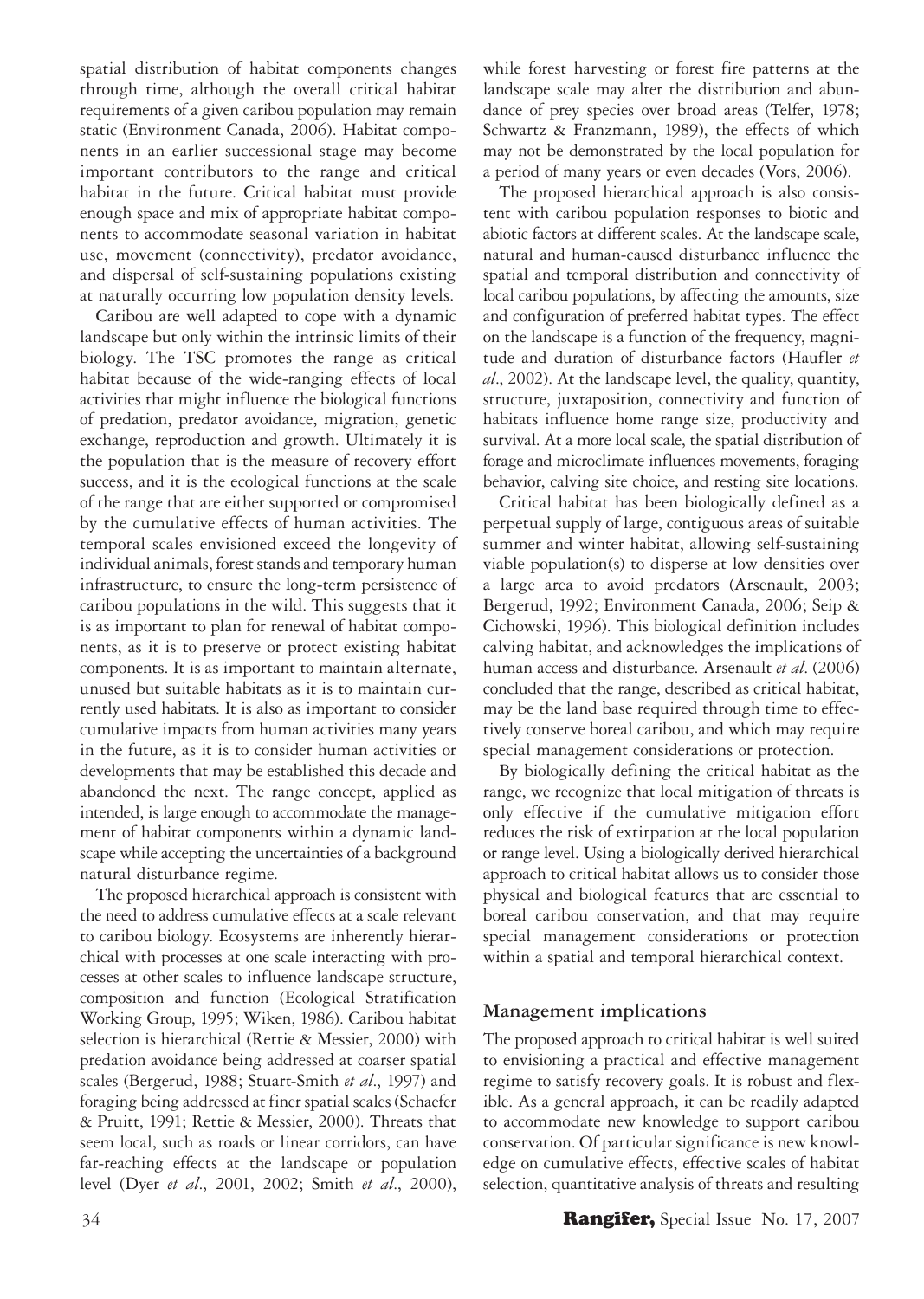population level consequences, and the interaction between human development and natural disturbances. This might be particularly relevant when other factors such as climate change add uncertainty (Racey, 2005) to our understanding of natural processes and caribou. Future growth of caribou biology and management knowledge should allow for progressively more certainty in setting criteria for range delineation or for describing effective resource management practices consistent with conservation of boreal caribou populations.

There is jurisdictional flexibility, while working within this approach, to develop local procedures in support of critical habitat identification and delineation that suit the specific biophysical environment within which their caribou populations live. Managers believe that the relative importance of different habitat components across the country varies with the specific climate, geology, forest growth patterns, disturbance regimes, and human development pressures. Thus, the resulting range delineations and the specific treatment of habitat components may differ between areas with relatively continuous range as opposed to areas with smaller, relatively discrete populations near the southern edge of caribou distribution.

Protection of the range as critical habitat may be achieved through formalized management or conservation agreements setting out the amount and type of human development and potential natural disturbances; rarely would all commercial activity be prohibited. Thoughtful and targeted management actions that influence forest composition or structure (i.e., logging) may prove useful for the renewal of some range components and ultimately for the provision of alternate habitats within the range, to provide insurance against loss of existing habitat components from wildfire. This approach has been acknowledged for piping plovers (*Charadrius melodus circumcinctus*) (Martens & Goosen, 2005), where water level manipulation in reservoirs might be used to maintain or enhance critical habitat, or for Canada lynx (*Lynx canadensis*) in the United States (Department of the Interior, 2005), where special forest management practices may be used to ensure boreal forest landscapes provide a mosaic of forest stands of various ages to maintain critical habitat.

A very important management implication of the proposed approach is that effective protection for the range may be achieved through the combined contributions of parks, protected areas, reserves and managed lands. There is a certain amount of risk and uncertainty in using landscape management approaches and we recommend this risk be addressed by applying the precautionary principle (Cooney, 2004). There is a very clear obligation assigned to the resource management community to apply measures that ensure the biological processes are achieved at the range level and realized in a persistent caribou population. This means:

- select and apply harvest and silviculture practices that do not just maintain current habitat values, but renew and enhance habitat components for the future,
- develop management strategies in protected areas that contain caribou that recognize the role of natural processes in sustaining range values and functions,
- develop range delineations for some local populations that exceed the documented area of occupancy in order to provide for a larger population, alternate areas for natural disturbance contingency, or renewal of currently unused potential habitats,
- rehabilitate temporary human infrastructure such as roads and seismic lines,
- mitigate direct human disturbance and food subsidies for predators caused by industrial and recreational human activities and dumps.

As ranges are shared across jurisdictional or corporate license boundaries, it is essential that there be cross-boundary cooperation in delineating critical habitat and applying effective protection measures. This may only happen if governments create policies and guidance that encourage such cooperation.

Caribou conservation requires management strategies across large areas and long time periods. The proposed hierarchical approach to critical habitat not only facilitates management actions, it facilitates effectiveness evaluation of management strategies by providing a framework for setting and monitoring numerical objectives. It discourages decisions made about individual habitat components such as high use areas, or seasonal ranges independent of their context within the larger range and the total local population. It helps prevent a piecemeal approach to caribou habitat management that will ultimately lead to continued recession of caribou range as described by Racey & Armstrong (2000). Finally, it facilitates the use of range-wide management approaches that meet the needs of the species while avoiding conflicting management direction caused by inconsistent reference conditions at specific temporal or spatial scales (Haufler *et al*., 2002).

### **Acknowledgements**

The Boreal Caribou Technical Steering Committee includes A. Arsenault, V. Crichton, R. Gau, A. Gunn, K. Hartley, I. Hatter, D. Hervieux, M. Huot, D. Johnson, M. Manseau, G. Racey, H. Reynolds, M. Rothfels, I. Schmelzer & T. Trottier. All members of the TSC contributed to development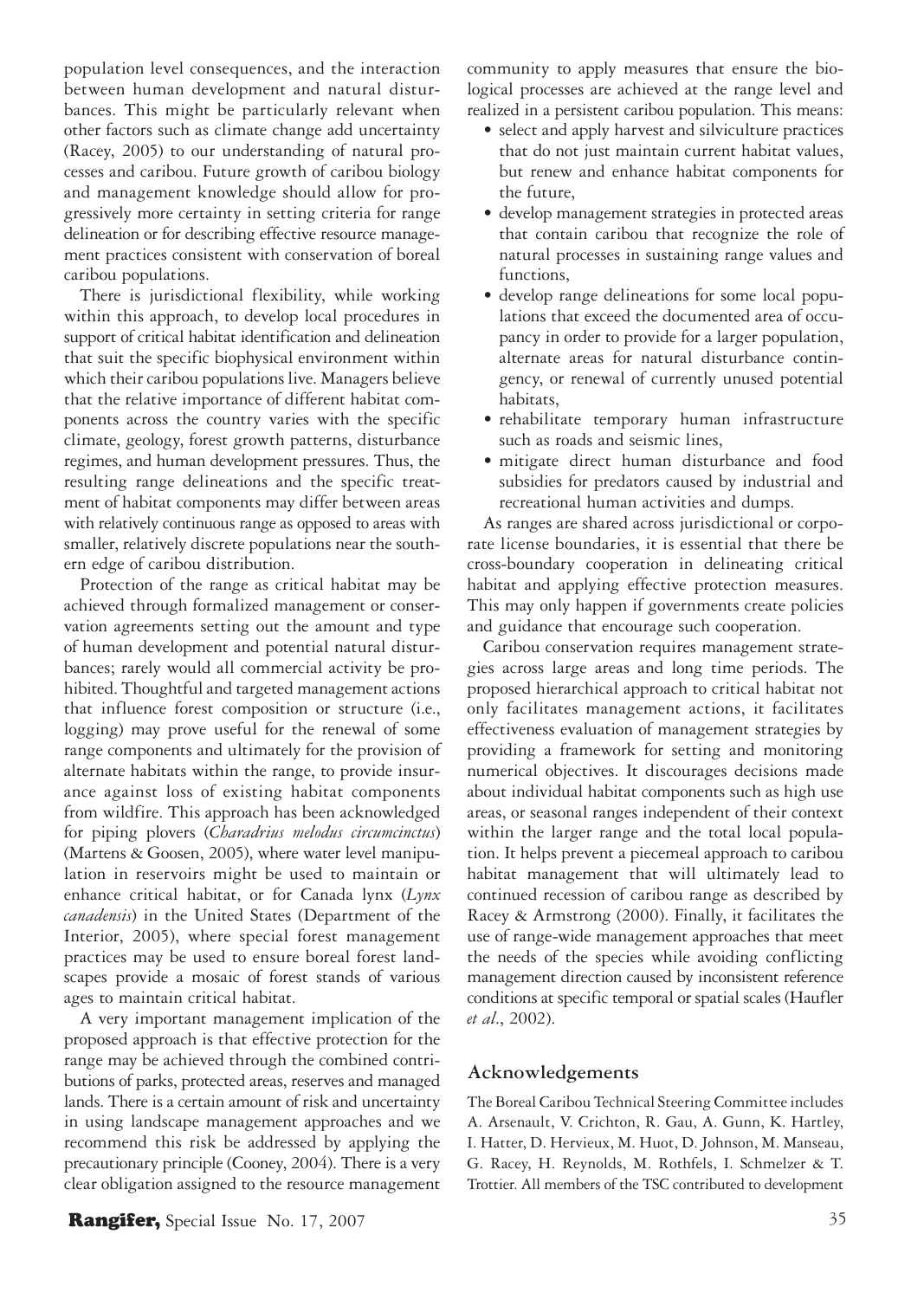of the critical habitat concept. M. Waldram was instrumental to convening the Manitoba Model Forest Caribou workshop where caribou managers and researchers from across the country shared views and explored conservation strategies.

### **References**

- **Arsenault, A.A.** 2003**.** *Status and conservation management framework for woodland caribou (*Rangifer tarandus caribou*) in Saskatchewan*. Sask. Environ., Fish and Wildl. Branch, Tech Rep. 2003-03. 40pp.
- **Arsenault, A.A., Flood, P.F., Pittoello, G., Trottier, T. & Wynes, B.** 2006**.** *Recovery strategy for boreal woodland caribou (*Rangifer tarandus caribou*) in Saskatchewan.* Sask. Environ, Resour. Stewardship Branch, Resour. Tech. Rep. 2006-Draft.
- **Bergerud, A.T.** 1988. Caribou, wolves and man. − *Trends in Ecology & Evolution* 3: 68-72.
- **Bergerud, A.T.** 1992**.** Rareness as an anti-predator strategy to reduce predation risk for moose and caribou. − *In*: D.R. McCullough & R.B. Barrett (eds.). Wildlife 2001: Populations. Elsevier, London, pp. 1008-1021.
- **Chubbs, T.E., Keith, L.B., Mahoney, S.P. & McGrath, M.J.** 1993. Response of woodland caribou (*Rangifer tarandus*) to clear-cutting in east-central Newfoundland. − *Canadian Journal of Zoology* 71: 487-493
- **Cooney, R.** 2004. *The precautionary principle in biodiversity conservation and natural resources management: An issues paper for policy makers, researchers and practitioners*. IUCN, Gland, Switzerland and Cambridge, UK. 51pp.
- **COSEWIC.** 2002. *Canadian Species at Risk.* Committee on the Status of Endangered Wildlife in Canada, Ottawa, Ontario.
- **Department of the Interior.** 2005. Endangered and threatened wildlife and plants; proposed designation of critical habitat for the contiguous United States distinct population segment of the Canada Lynx; proposed rule. − *Federal Register* 70 (216): 68294-68328.
- **Dyer, S.J., O'Neill, J.P., Wasel, S.M., & Boutin, S**. 2001. Avoidance of industrial development by woodland caribou. − *Journal of Wildlife Management* 65: 531-542.
- **Dyer, S.J., O'Neill, J.P., Wasel, S.M., & Boutin, S**. 2002. Quantifying barrier effects of roads and seismic lines on movements of female woodland caribou in northeastern Alberta. − *Canadian Journal of Zoology* 80: 839-845.
- **Ecological Stratification Working Group.** 1995. *A national ecological framework for Canada.* Agriculture and Agri-Food Canada, Research Branch, Centre for Land and Biological Resources Research and Environment Canada, State of the Environment Directorate, Ecozone Analysis Branch, Ottawa/ Hull. 125pp.
- **Environment Canada.** 2005a. *Species at Risk Act Implementation Guidance. Technical Guidelines for Identifying Critical Habitat.* Draft. Ottawa: Environment Canada. 22pp.
- **Environment Canada.** 2005b. *Species at Risk Act Implementation Guidance. Guidelines on Identifying and Mitigating*

*Threats to Species at Risk*. Ottawa: Environment Canada. 24pp.

- **Environment Canada**. 2006. *National Recovery Strategy for Woodland Caribou* (Rangifer tarandus caribou), *Boreal Population*. Draft for Consultation July 2006. Intended for the Species at Risk Act Recovery Strategy Series. Ottawa: Environment Canada. 33pp. plus appendices.
- **Haufler, J.B., Baydack, R.K., Campa III, H., Kernohan, B.J., Miller, C., O'Neil, L.J. & Waits, L.** 2002. *Performance measures for ecosystem management and ecological sustainability*. Technical Review 02-1. The Wildlife Society. Bethesda, MD 31pp.
- **James, A.R.C. & Stuart-Smith, A.K**. 2000. Distribution of caribou and wolves in relation to linear features. − *Journal of Wildlife Management* 64: 154-159.
- **Johnson, C.J., Parker, K.L., & Heard, D.C**. 2001. Foraging across a variable landscape: behavioural decisions made by Woodland caribou at multiple special scales. − *Oecologia* 127: 590 -602.
- **Martens, D.C. & Goosen, J.P**. 2005. *Recovery Strategy for the Piping Plover (*Charadrius melodus circumcinctus) *in Canada*. − *In*: Species at Risk Act Strategy Series. Ottawa: Environment Canada. 42pp.
- **National Recovery Working Group.** 2005. *Recovery Handbook (ROMAN).* 2005-2006 Edition, October 2005. Recovery of Nationally Endangered Wildlife, Ottawa, Ontario. 71pp. plus appendices.
- **O'Brien, D., Manseau, M, Fall, A. & Fortin, M.** 2006. Testing the importance of spatial configuration of winter habitat for woodland caribou: an application of graph theory. − *Biological Conservation* 130: 70-73.
- **Racey, G.D.** 2005. Climate change and woodland caribou in Northwestern Ontario: a risk analysis. − *Rangifer* Spec. Issue 16: 123-136.
- **Racey, G.D. & Armstrong, T**. 2000. Woodland caribou range occupancy in northwestern Ontario: past and present. − *Rangifer* Special Issue No. 12: 173-184.
- **Rettie, W.J., & Messier, F**. 1998. Dynamics of woodland caribou populations at the southern limit of their range in Saskatchewan. − *Canadian Journal of Zoology* 76: 251-259.
- **Rettie, W.J., & Messier, F.** 2000. Hierarchical habitat selection by woodland caribou: its relationship to limiting factors. − *Ecography* 23: 466-478.
- **Schaefer, J.A. & Pruitt, W.O. Jr.** 1991. Fire and woodland caribou in southwestern Manitoba. − *Wildlife Monographs* 116: 1-39.
- **Schaefer, J.A., Veitch, A.M., Harrington, F.H., Brown, W.K., Theberge, J.B. & Luttich, S.N.** 1999. Demography of decline of the Red Wine Mountain caribou herd. − *Journal of Wildlife Management* 63: 580-58.)
- **Schwartz C.C. & Franzmann, A.W.** 1989. Bears, wolves, moose, and forest succession, some management considerations on the Kenai Peninsula, Alaska. − *Alces* 25: 1-10.